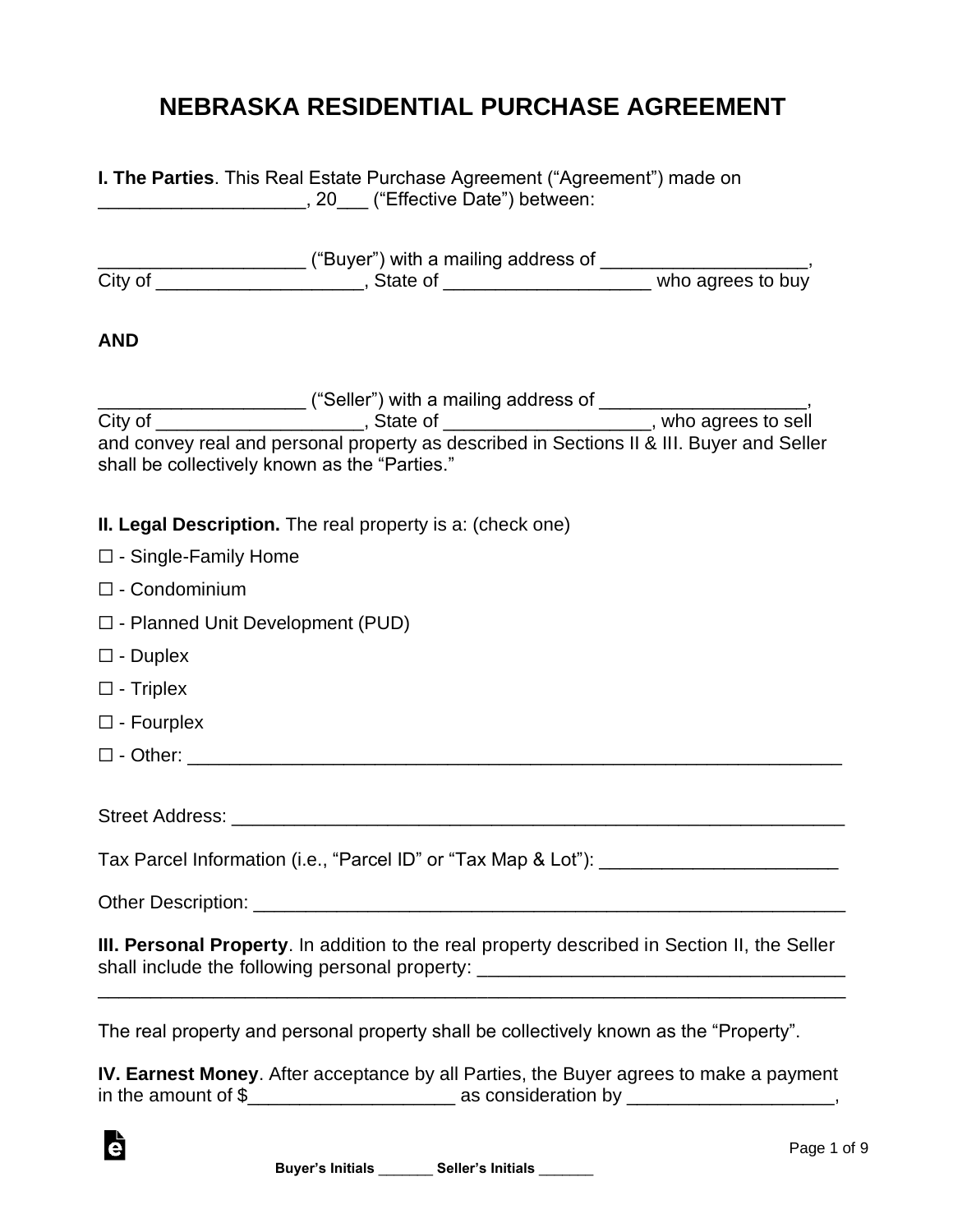20\_\_\_ at \_\_\_\_: □ AM □ PM ("Earnest Money"). The Earnest Money shall be applied to the Purchase Price at Closing and subject to the Buyer's ability to perform under the terms of this Agreement. Any Earnest Money accepted ☐ **is** ☐ **is not** required to be placed in a separate trust or escrow account in accordance with State law.

**V. Purchase Price and Terms.** The Buyer agrees to purchase the Property by payment of \$\_\_\_\_\_\_\_\_\_\_\_\_\_\_\_\_\_\_\_\_ (\_\_\_\_\_\_\_\_\_\_\_\_\_\_\_\_\_\_\_\_ Dollars) as follows: (check one)

☐ - **All Cash Offer**. No loan or financing of any kind is required in order to purchase the Property. Buyer shall provide Seller written third  $(3<sup>rd</sup>)$  party documentation verifying sufficient funds to close no later than  $\Box$   $\Box$  AM  $\Box$   $\Box$  AM  $\Box$  PM. Seller shall have three (3) business days after the receipt of such documentation to notify Buyer, in writing, if the verification of funds is not acceptable. If Buyer fails to provide such documentation, or if Seller finds such verification of funds is not acceptable, Seller may terminate this Agreement. Failure of Seller to provide Buyer written notice of objection to such verification shall be considered acceptance of verification of funds.

☐ - **Bank Financing**. The Buyer's ability to purchase the Property is contingent upon the Buyer's ability to obtain financing under the following conditions: (check one)

- ☐ Conventional Loan
- ☐ FHA Loan (Attach Required Addendums)
- ☐ VA Loan (Attach Required Addendums)
- $\Box$  Other:

- a.) In addition, Buyer agrees, within a reasonable time, to make a good faith loan application with a credible financial institution;
- b.) If Buyer does not reveal a fact of contingency to the lender and this purchase does not record because of such nondisclosure after initial application, the Buyer shall be in default;
- c.) On or before  $\frac{1}{\sqrt{1-\frac{1}{2}}}\frac{1}{\sqrt{1-\frac{1}{2}}}\frac{1}{\sqrt{1-\frac{1}{2}}}\frac{1}{\sqrt{1-\frac{1}{2}}}\frac{1}{\sqrt{1-\frac{1}{2}}}\frac{1}{\sqrt{1-\frac{1}{2}}}\frac{1}{\sqrt{1-\frac{1}{2}}}\frac{1}{\sqrt{1-\frac{1}{2}}}\frac{1}{\sqrt{1-\frac{1}{2}}}\frac{1}{\sqrt{1-\frac{1}{2}}}\frac{1}{\sqrt{1-\frac{1}{2}}}\frac{1}{\sqrt{1-\frac{1}{2}}}\frac{1}{\sqrt{1-\frac$ a letter from a credible financial institution verifying a satisfactory credit report, acceptable income, source of down payment, availability of funds to close, and that the loan approval  $\Box$  **is**  $\Box$  **is not** contingent on the lease, sale, or recording of another property;
- d.) In the event the Buyer fails to produce the aforementioned letter or other acceptable verification by the date above in Section V(c), this Agreement may be terminated at the election of the Seller with written notice provided to the Buyer within  $\qquad \qquad$  days from the date in Section V(c);
- e.) Buyer must obtain Seller's approval, in writing, to any change to the letter described in Section V(c) regarding the financial institution, type of financing, or allocation of closing costs; and
- f.) Buyer agrees to pay all fees and satisfy all conditions, in a timely manner, required by the financial institution for processing of the loan application. Buyer agrees the interest rate offered by lender or the availability of any financing program is not a contingency of this Agreement, so long as Buyer qualifies for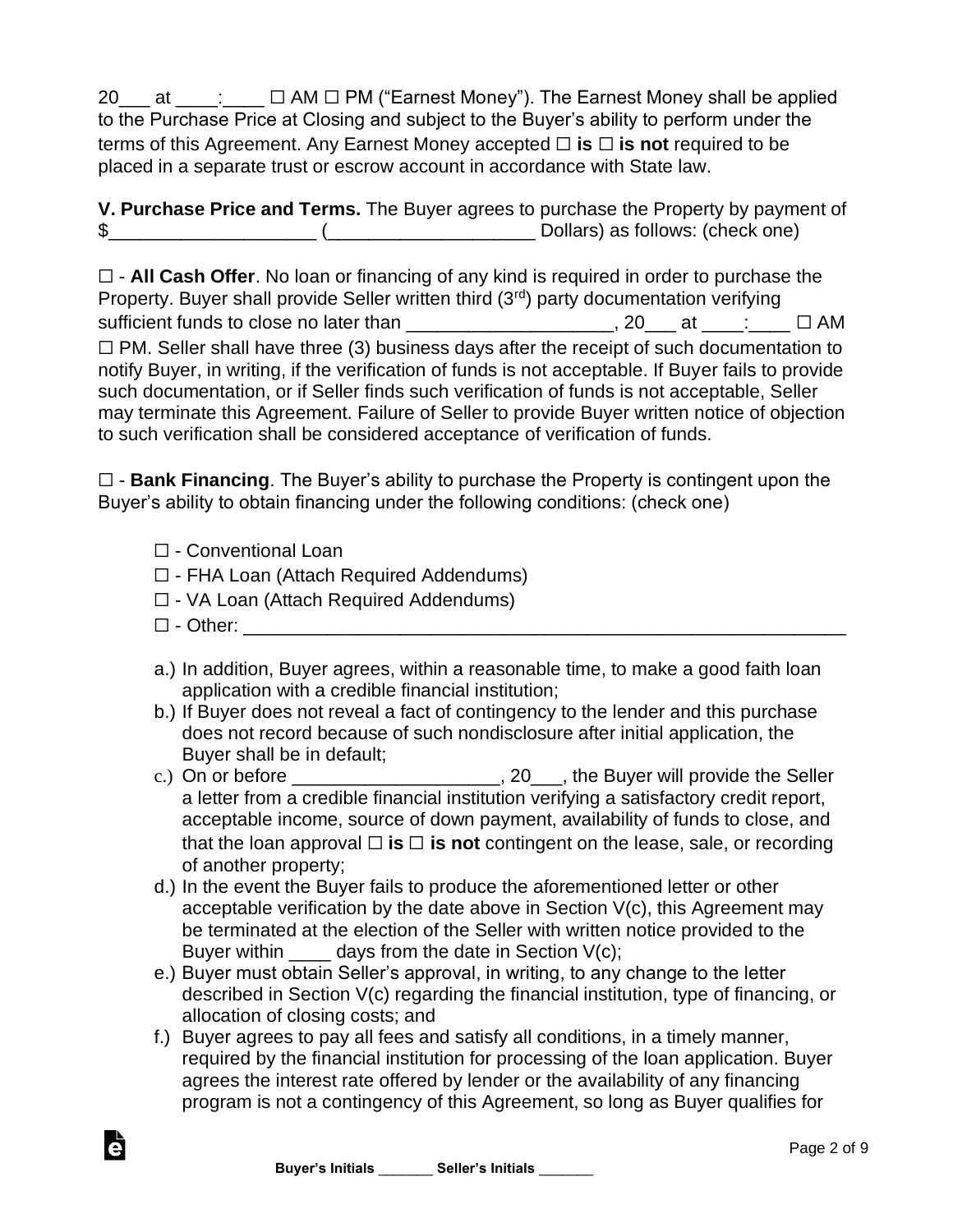the financing herein agreed. Availability of any financing program may change at any time. Any licensed real estate agent hired by either party is not responsible for representations or guarantees as to the availability of any loans, project and/or property approvals or interest rates.

☐ - **Seller Financing**. Seller agrees to provide financing to the Buyer under the following terms and conditions:

- a.) **Loan Amount**: \$\_\_\_\_\_\_\_\_\_\_\_\_\_\_\_\_\_\_\_\_
- b.) **Down Payment**: \$\_\_\_\_\_\_\_\_\_\_\_\_\_\_\_\_\_\_\_\_

è

- c.) **Interest Rate** (per annum): \_\_\_\_%
- d.) **Term**:  $□$  Months □ Years
- e.) **Documents**: The Buyer shall be required to produce documentation, as required by the Seller, verifying the Buyer's ability to purchase according to the Purchase Price and the terms of the Seller Financing. Therefore, such Seller Financing is contingent upon the Seller's approval of the requested documentation to be provided on or before **and the set of the set of the set of the set of the set of the set o** The Seller shall have until \_\_\_\_\_\_\_\_\_\_\_\_\_\_\_\_\_\_\_\_\_\_, 20\_\_\_ to approve the Buyer's documentation. In the event Buyer fails to obtain Seller's approval, this Agreement shall be terminated with the Buyer's Earnest Money being returned within five (5) business days.

**VI. Sale of Another Property**. Buyer's performance under this Agreement: (check one)

☐ - **Shall not** be contingent upon selling another property.

|           | $\Box$ - Shall be contingent upon selling another property with a mailing address of |
|-----------|--------------------------------------------------------------------------------------|
| , City of | . State of                                                                           |
| within    | days from the Effective Date.                                                        |

**VII. Closing Costs**. The costs attributed to the Closing of the Property shall be the responsibility of ☐ **Buyer** ☐ **Seller** ☐ **Both Parties**. The fees and costs related to the Closing shall include but not be limited to a title search (including the abstract and any owner's title policy), preparation of the deed, transfer taxes, recording fees, and any other costs by the title company that is in standard procedure with conducting the sale of a property.

**VIII. Funds at Closing**. Buyer and Seller agree that before the recording can take place, funds provided shall be in one (1) of the following forms: cash, interbank electronic transfer, money order, certified check or cashier's check drawn on a financial institution located in the State, or any above combination that permits the Seller to convert the deposit to cash no later than the next business day.

**IX. Closing**. This transaction shall be closed on \_\_\_\_\_\_\_\_\_\_\_\_\_\_\_\_\_\_\_\_\_\_\_, 20\_\_\_\_\_ at  $\Box$   $\Box$  AM  $\Box$  PM or earlier at the office of a title company to be agreed upon by the Parties ("Closing"). Any extension of the Closing must be agreed upon, in writing, by Buyer and Seller. Real estate taxes, rents, dues, fees, and expenses relating to the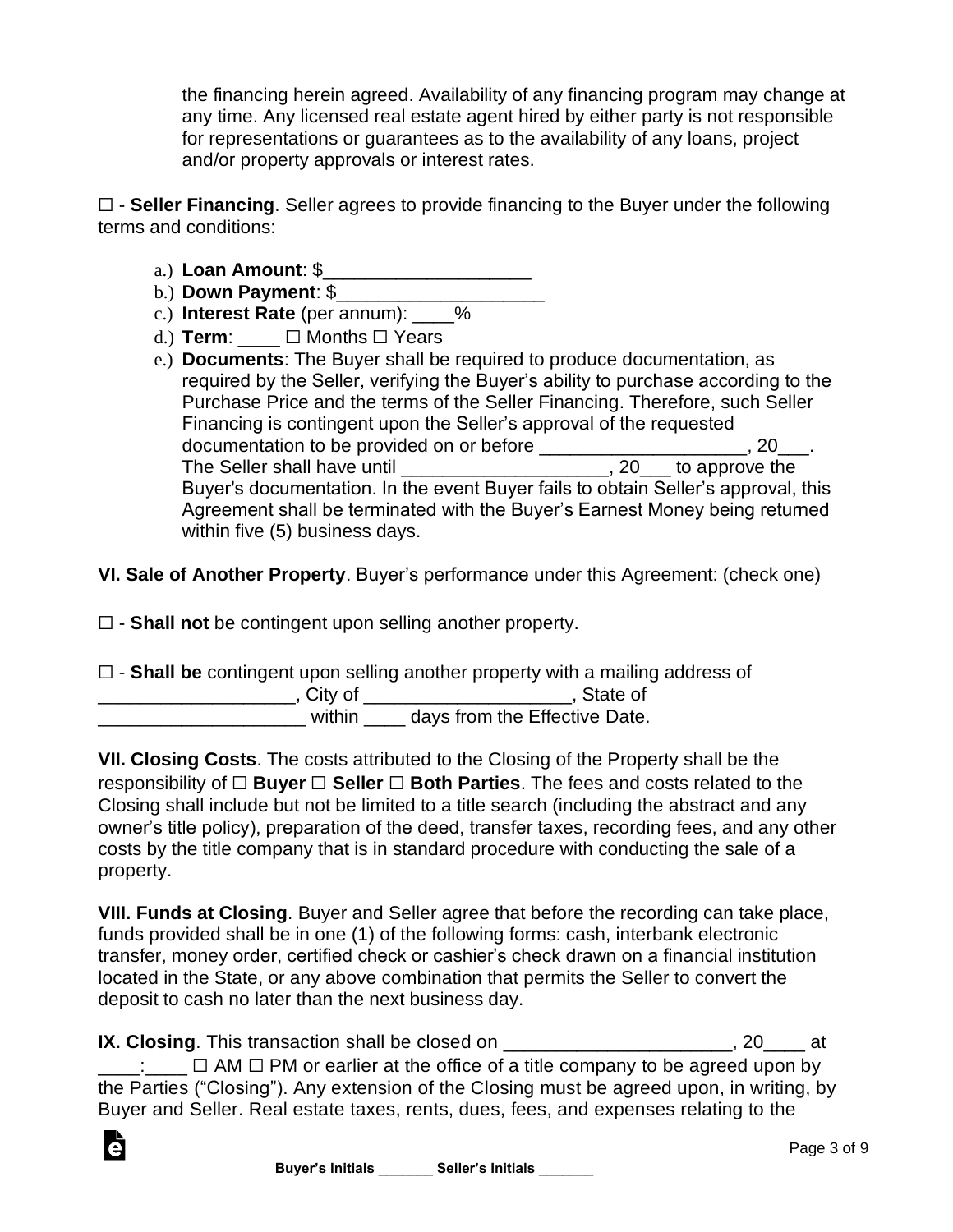Property for the year in which the sale is closed shall be prorated as of the Closing. Taxes due for prior years shall be paid by Seller.

**X. Survey**. Buyer may obtain a survey of the Property before the Closing to assure that there are no defects, encroachments, overlaps, boundary line or acreage disputes, or other such matters, that would be disclosed by a survey ("Survey Problems"). The cost of the survey shall be paid by the Buyer. Not later than \_\_\_\_ business days prior to the Closing, Buyer shall notify Seller of any Survey Problems which shall be deemed to be a defect in the title to the Property. Seller shall be required to remedy such defects within business days and prior to the Closing.

If Seller does not or cannot remedy any such defect(s), Buyer shall have the option of canceling this Agreement, in which case the Earnest Money shall be returned to Buyer.

**XI. Mineral Rights**. It is agreed and understood that all rights under the soil, including but not limited to water, gas, oil, and mineral rights shall be transferred by the Seller to the Buyer at Closing.

**XII. Title**. Seller shall convey title to the property by warranty deed or equivalent. The Property may be subject to restrictions contained on the plat, deed, covenants, conditions, and restrictions, or other documents noted in a Title Search Report. Upon execution of this Agreement by the Parties, Seller will, at the shared expense of both Buyer and Seller, order a Title Search Report and have delivered to the Buyer.

Upon receipt of the Title Search Report, the Buyer shall have \_\_\_\_ business days to notify the Seller, in writing, of any matters disclosed in the report which are unacceptable to Buyer. Buyer's failure to timely object to the report shall constitute acceptance of the Title Search Report.

If any objections are made by Buyer regarding the Title Search Report, mortgage loan inspection, or other information that discloses a material defect, the Seller shall have business days from the date the objections were received to correct said matters. If Seller does not remedy any defect discovered by the Title Search Report, Buyer shall have the option of canceling this Agreement, in which case the Earnest Money shall be returned to Buyer.

After Closing, Buyer shall receive an owner's standard form policy of title insurance insuring marketable title in the Property to Buyer in the amount of the Purchase Price, free and clear of the objections and all other title exceptions agreed to be removed as part of this transaction.

**XIII. Property Condition**. Seller agrees to maintain the Property in its current condition, subject to ordinary wear and tear, from the time this Agreement comes into effect until the Closing. Buyer recognizes that the Seller, along with any licensed real estate agent(s) involved in this transaction, make no claims as to the validity of any property disclosure information. Buyer is required to perform their own inspections, tests, and investigations to verify any information provided by the Seller. Afterward, the Buyer shall submit copies of all tests and reports to the Seller at no cost.

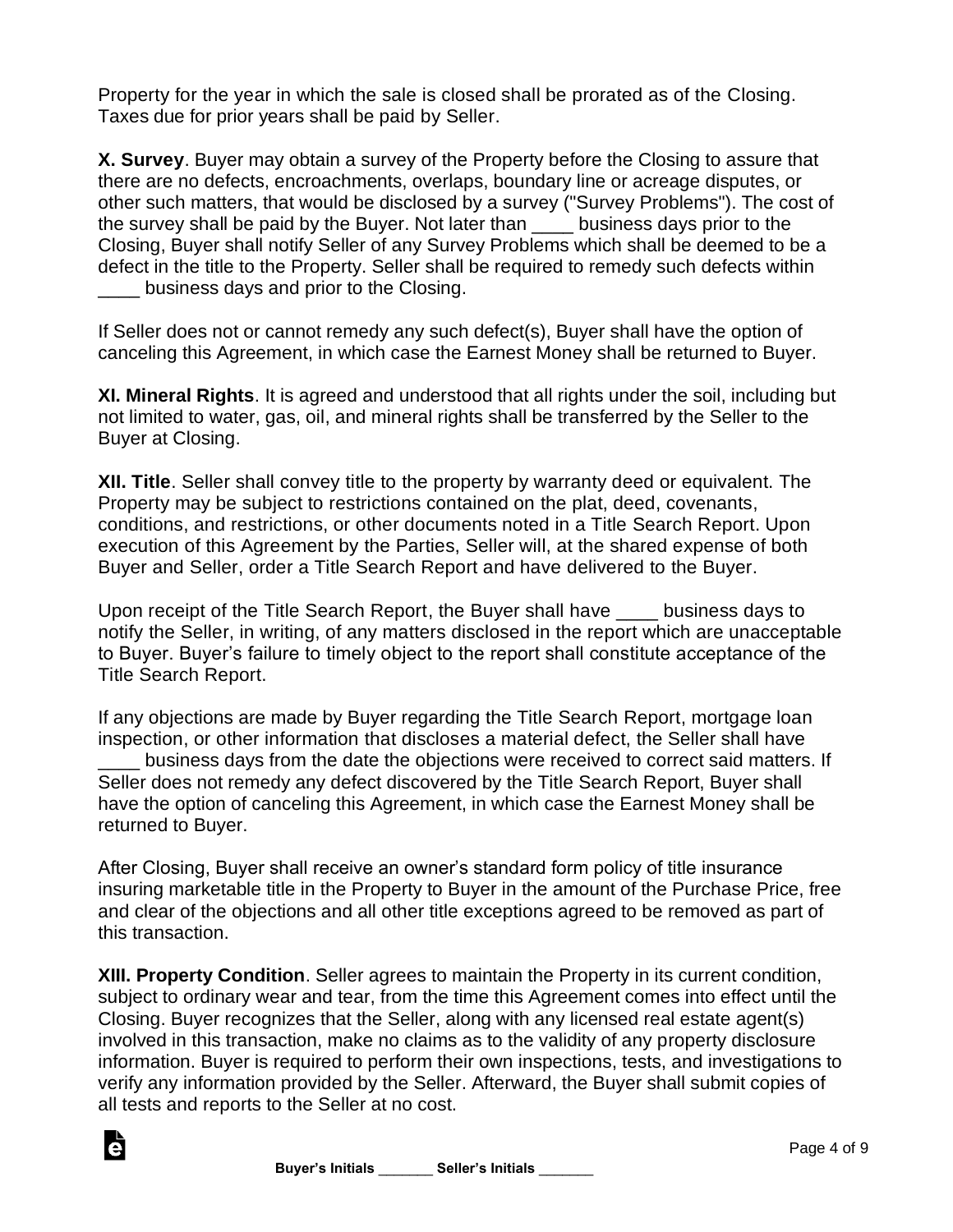Therefore, Buyer shall hold the right to hire licensed contractors, or other qualified professionals, to further inspect and investigate the Property until

 $\Box$   $\Box$  AM  $\Box$  PM.

After all inspections are completed, Buyer shall have until \_\_\_\_\_\_\_\_\_\_\_\_\_\_\_\_\_\_\_\_

 $20$  at \_\_\_; \_\_\_  $\Box$  AM  $\Box$  PM to present any new property disclosures to the Seller in writing. The Buyer and Seller shall have \_\_\_\_ business days to reach an agreement over any new property disclosures found by the Buyer. If the Parties cannot come to an agreement, this Agreement shall be terminated with the Earnest Money being returned to the Buyer.

If the Buyer fails to have the Property inspected or does not provide the Seller with written notice of the new disclosures on the Property, in accordance with this Agreement, Buyer hereby accepts the Property in its current condition and as described in any disclosure forms presented by the Seller.

In the event improvements on the Property are destroyed, compromised, or materially damaged prior to Closing, the Agreement may be terminated at Buyer's option.

**XIV. Seller's Indemnification**. Except as otherwise stated in this Agreement, after recording, the Buyer shall accept the Property AS IS, WHERE IS, with all defects, latent or otherwise. Neither Seller nor their licensed real estate agent(s) or any other agent(s) of the Seller, shall be bound to any representation or warranty of any kind relating in any way to the Property or its condition, quality or quantity, except as specifically set forth in this Agreement or any property disclosure, which contains representations of the Seller only, and which is based upon the best of the Seller's personal knowledge.

**XV. Appraisal**. Buyer's performance under this Agreement: (check one)

☐ - **Shall not** be contingent upon the appraisal of the Property being equal to or greater than the agreed upon Purchase Price.

□ - **Shall** be contingent upon the appraisal of the Property being equal to or greater than the agreed upon Purchase Price. If the Property does not appraise to at least the amount of the Purchase Price, or if the appraisal discovers lender-required repairs, the Parties shall have business days to re-negotiate this Agreement ("Negotiation Period"). In such event the Parties cannot come to an agreement during the Negotiation Period, this Agreement shall terminate with the Earnest Money being returned to the Buyer.

**XVI. Required Documents**. Prior to the Closing, the Parties agree to authorize all necessary documents, in good faith, in order to record the transaction under the conditions required by the recorder, title company, lender, or any other public or private entity.

**XVII. Termination**. In the event this Agreement is terminated, as provided in this Agreement, absent of default, any Earnest Money shall be returned to the Buyer, in-full,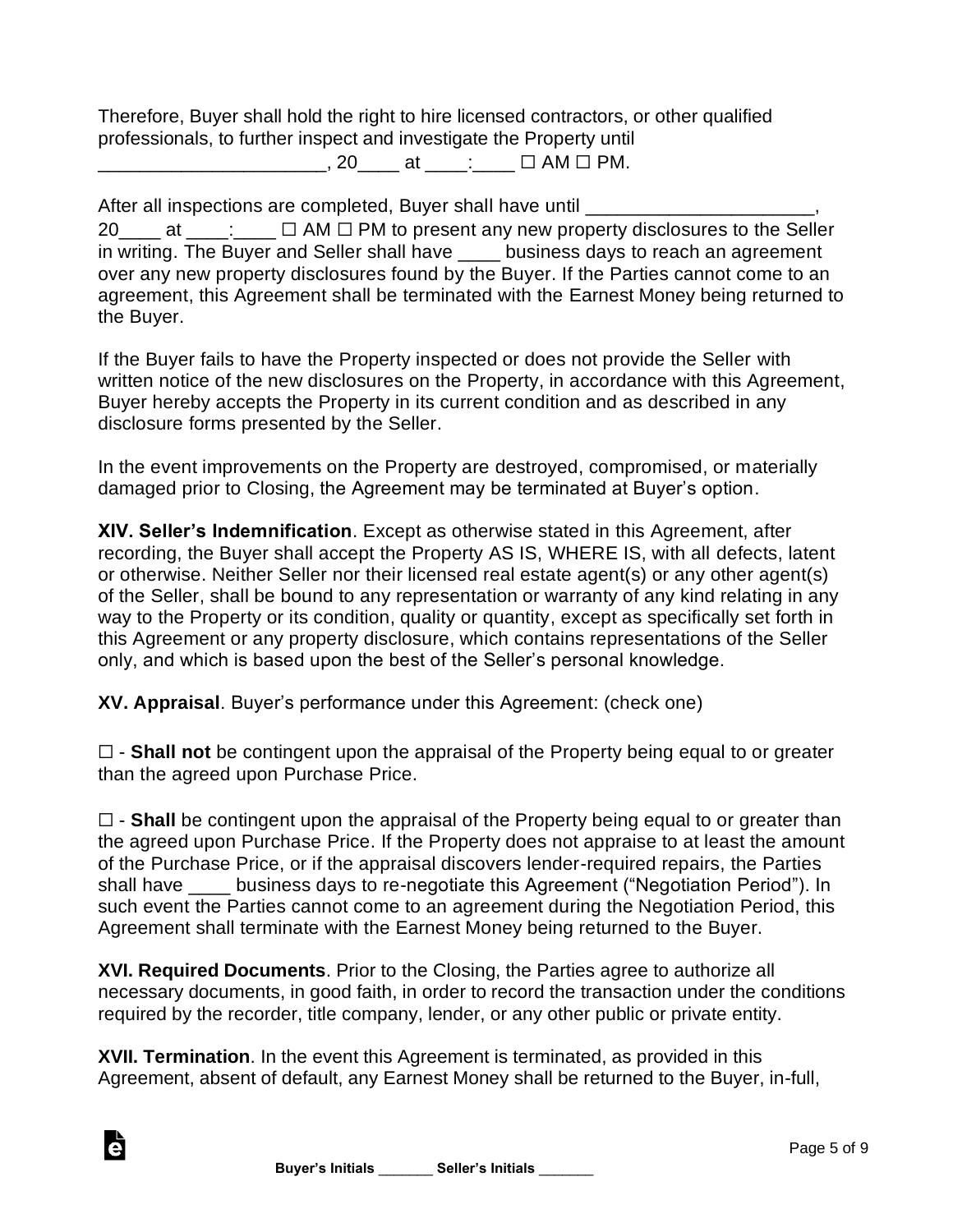within business days with all parties being relieved of their obligations as set forth herein.

**XVIII. Sex Offenders**. Section 2250 of Title 18, United States Code, makes it a federal offense for sex offenders required to register pursuant to the Sex Offender Registration and Notification Act (SORNA), to knowingly fail to register or update a registration as required. State convicted sex offenders may also be prosecuted under this statute if the sex offender knowingly fails to register or update a registration as required, and engages in interstate travel, foreign travel, or enters, leaves, or resides on an Indian reservation.

A sex offender who fails to properly register may face fines and up to ten (10) years in prison. Furthermore, if a sex offender knowingly fails to update or register as required and commits a violent federal crime, he or she may face up to thirty (30) years in prison under this statute. The Buyer may seek more information online by visiting https://www.nsopw.gov/.

**XIX. Time**. Time is of the essence. All understandings between the Parties are incorporated in this Agreement. Its terms are intended by the Parties as a final, complete and exclusive expression of their Agreement with respect to its subject matter and they may not be contradicted by evidence of any prior agreement or contemporaneous oral agreement.

**XX. Buyer's Default**. Seller's remedies shall be limited to liquidated damages in the amount of the Earnest Money set forth in Section IV. It is agreed that such payments and things of value are liquidated damages and are Seller's sole and only remedy for Buyer's failure to perform the obligations of this Agreement. The Parties agree that Seller's actual damages in the event of Buyer's default would be difficult to measure, and the amount of the liquidated damages herein provided for is a reasonable estimate of such damages.

**XXI. Seller's Default**. Buyer may elect to treat this Agreement as cancelled, in which case all Earnest Money paid by Buyer hereunder shall be returned and Buyer may recover such damages as may be proper, or Buyer may elect to treat this Agreement as being in full force and effect and Buyer shall have the right to specific performance or damages, or both.

**XXII. Earnest Money Dispute**. Notwithstanding any termination of this Agreement, the Parties agree that in the event of any controversy regarding the release of the Earnest Money that the matter shall be submitted to mediation as provided in Section XXIII.

**XXIII. Dispute Resolution**. Buyer and Seller agree to mediate any dispute or claim arising out of this Agreement, or in any resulting transaction, before resorting to arbitration or court action.

a.) **Mediation**. If a dispute arises, between or among the Parties, and it is not resolved prior to or after recording, the Parties shall first proceed in good faith to submit the matter to mediation. Costs related to mediation shall be mutually

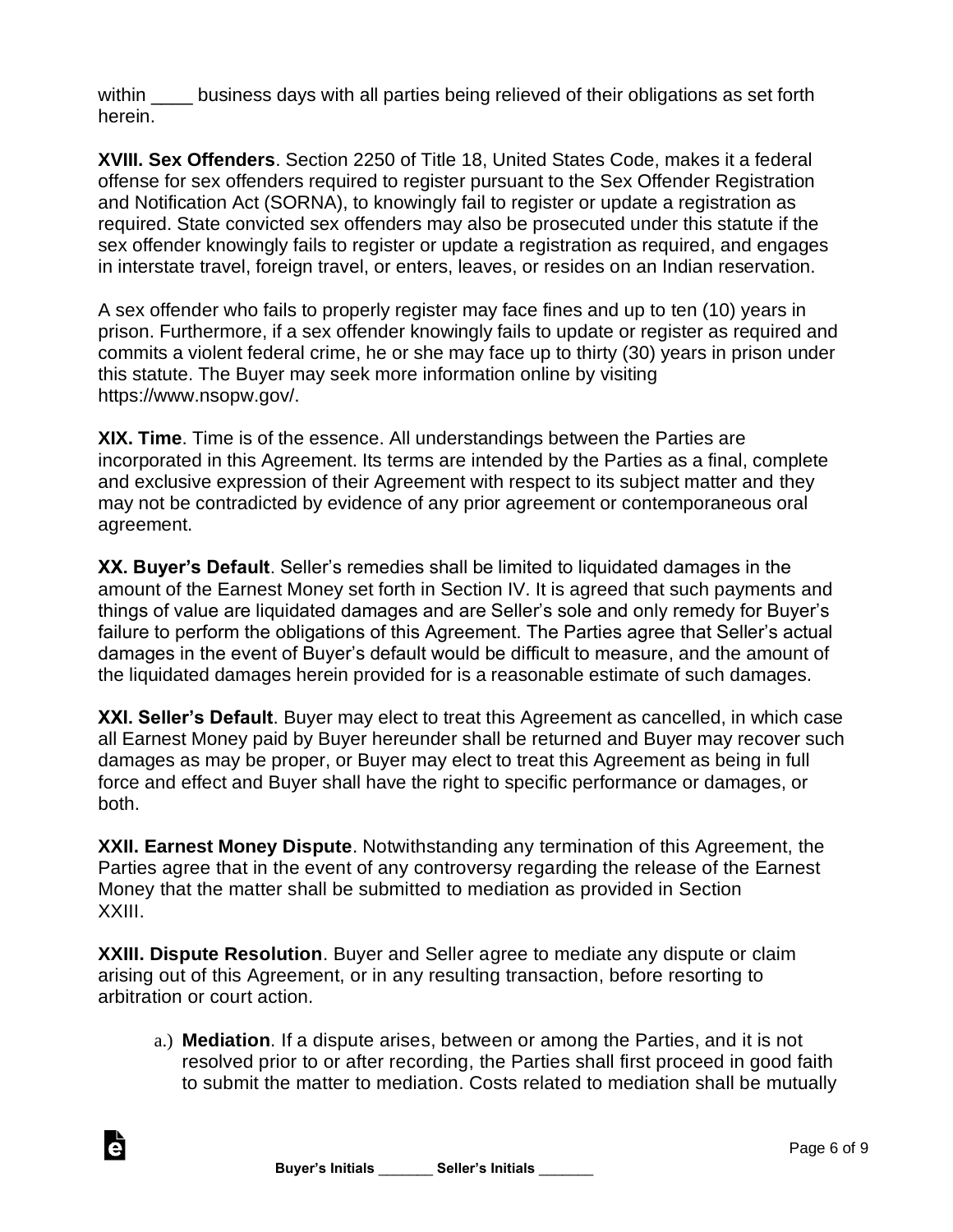shared between or among the Parties. Unless otherwise agreed in mediation, the Parties retain their rights to proceed to arbitration or litigation.

- b.) **Arbitration**. The Parties agree that any dispute or claim in law or equity arising between them out of this Agreement or any resulting transaction, which is not settled through mediation, shall be decided by neutral, binding arbitration. The arbitrator is required to be a retired judge or justice, or an attorney with at least five (5) years of residential real estate law experience unless the Parties mutually agree to a different arbitrator. Under arbitration, the Parties shall have the right to discovery in accordance with Nebraska law. Judgment upon the award of the arbitrator(s) may be entered into any court having jurisdiction. Enforcement of this Agreement to arbitrate shall be governed by the Federal Arbitration Act.
- c.) **Exclusions**. The following matters shall be excluded from the mediation and arbitration: (i) a judicial or non-judicial foreclosure or other action or proceeding to enforce a deed, mortgage or installment land sale contract as defined in accordance with Nebraska law; (ii) an unlawful detainer action, forcible entry detainer, eviction action, or equivalent; (iii) the filing or enforcement of a mechanic's lien; and (iv) any matter that is within the jurisdiction of a probate, small claims or bankruptcy court. The filing of a court action to enable the recording of a notice of pending action, for order of attachment, receivership, injunction, or other provisional remedies, shall not constitute a waiver or violation of the mediation and arbitration provisions of this Section.

**XXIV. Governing Law.** This Agreement shall be interpreted in accordance with the laws in the State of Nebraska.

**XXV. Terms and Conditions of Offer**. This is an offer to purchase the Property in accordance with the above stated terms and conditions of this Agreement. If at least one, but not all, of the Parties initial such pages, a counter offer is required until an agreement is reached. Seller has the right to continue to offer the Property for sale and to accept any other offer at any time prior to notification of acceptance. If this offer is accepted and Buyer subsequently defaults, Buyer may be responsible for payment of licensed real estate agent(s) compensation. This Agreement and any supplement, addendum or modification, including any copy, may be signed in two or more counterparts, all of which shall constitute one and the same writing.

**XXVI. Binding Effect**. This Agreement shall be for the benefit of, and be binding upon, the Parties, their heirs, successors, legal representatives, and assigns, which therefore, constitutes the entire agreement between the Parties. No modification of this Agreement shall be binding unless signed by both Buyer and Seller.

**XXVII. Severability**. In the event any provision or part of this Agreement is found to be invalid or unenforceable, only that particular provision or part so found, and not the entire Agreement, will be inoperative.

**XXVIII. Offer Expiration**. This offer to purchase the Property as outlined in this Agreement shall be deemed revoked and the Earnest Money shall be returned unless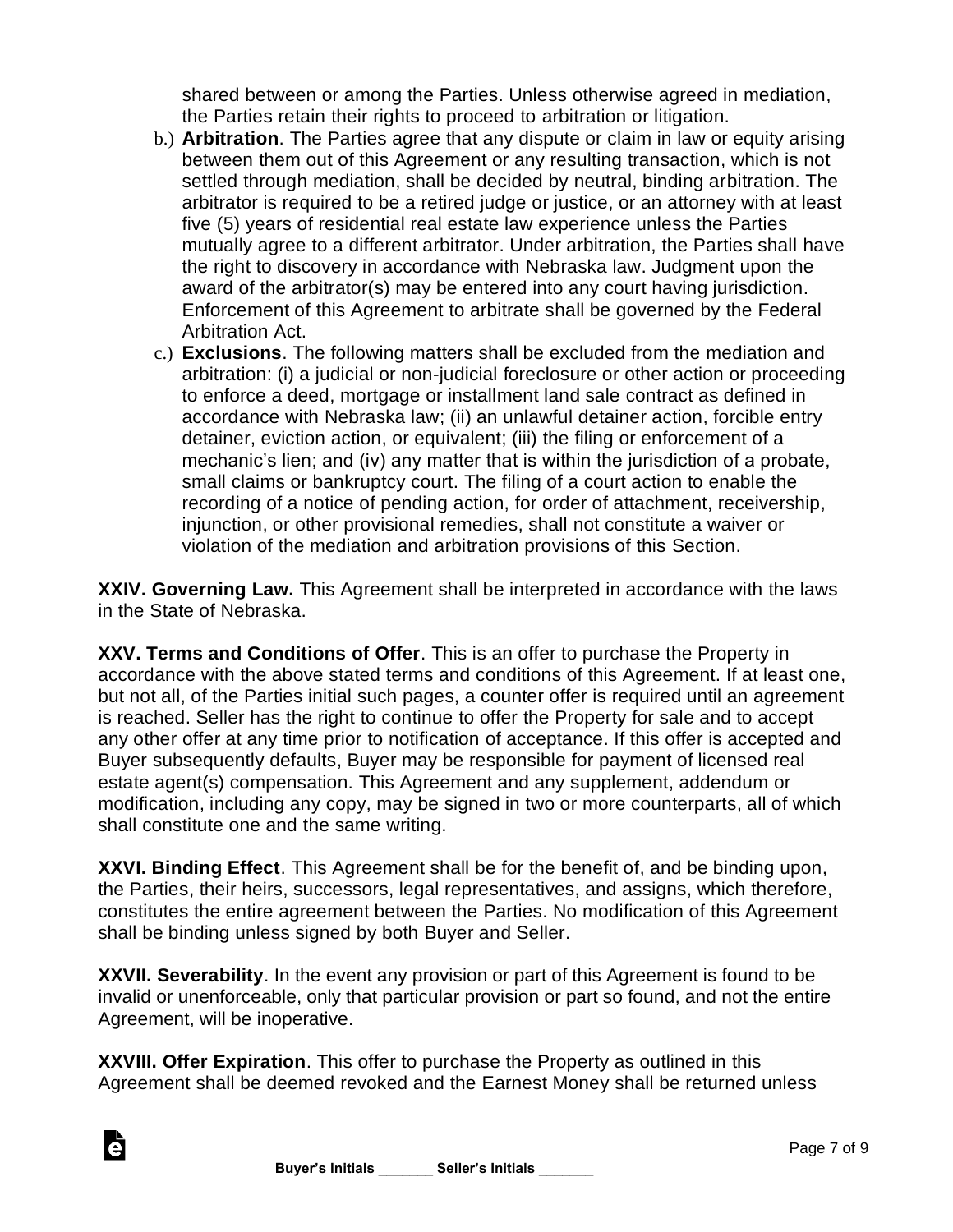this Agreement is signed by Seller and a copy of this Agreement is personally given to the Buyer by \_\_\_\_\_\_\_\_\_\_\_\_\_\_\_\_\_\_\_\_\_\_\_, 20\_\_\_\_ at \_\_\_\_: \_\_\_  $\Box$  AM  $\Box$  PM.

**XXIX. Acceptance**. Seller warrants that Seller is the owner of the Property or has the authority to execute this Agreement. Therefore, by the Seller's authorization below, he/she/they accepts the above offer and agrees to sell the Property on the above terms and conditions and agrees to the agency relationships in accordance with any agreement(s) made with licensed real estate agent(s). Seller has read and acknowledges receipt of a copy of this Agreement and authorizes any licensed real estate agent(s) to deliver a signed copy to the Buyer.

Delivery may be in any of the following: (i) hand delivery; (ii) email under the condition that the party transmitting the email receives electronic confirmation that the email was received to the intended recipient; and (iii) by facsimile to the other party or the other party's licensee, but only if the transmitting fax machine prints a confirmation that the transmission was successful.

**XXX. Licensed Real Estate Agent(s).** If Buyer or Seller have hired the services of licensed real estate agent(s) to perform representation on their behalf, he/she/they shall be entitled to payment for their services as outlined in their separate written agreement.

**XXXI. Disclosures**. It is acknowledged by the Parties that: (check one)

- ☐ There are no attached addendums or disclosures to this Agreement.
- ☐ The following addendums or disclosures are attached to this Agreement:

| $\Box$ - Lead-Based Paint Disclosure Form |
|-------------------------------------------|
|                                           |
|                                           |
|                                           |

## **XXXII. Additional Terms and Conditions**. \_\_\_\_\_\_\_\_\_\_\_\_\_\_\_\_\_\_\_\_\_\_\_\_\_\_\_\_\_\_\_\_\_\_\_\_\_

**XXXIII. Entire Agreement.** This Agreement together with any attached addendums or disclosures shall supersede any and all other prior understandings and agreements, either oral or in writing, between the parties with respect to the subject matter hereof and shall constitute the sole and only agreements between the parties with respect to the said Property. All prior negotiations and agreements between the parties with respect to the Property hereof are merged into this Agreement. Each party to this Agreement acknowledges that no representations, inducements, promises, or agreements, orally or otherwise, have been made by any party or by anyone acting on behalf of any party, which are not embodied in this Agreement and that any agreement, statement or

\_\_\_\_\_\_\_\_\_\_\_\_\_\_\_\_\_\_\_\_\_\_\_\_\_\_\_\_\_\_\_\_\_\_\_\_\_\_\_\_\_\_\_\_\_\_\_\_\_\_\_\_\_\_\_\_\_\_\_\_\_\_\_\_\_\_\_\_\_\_\_\_ \_\_\_\_\_\_\_\_\_\_\_\_\_\_\_\_\_\_\_\_\_\_\_\_\_\_\_\_\_\_\_\_\_\_\_\_\_\_\_\_\_\_\_\_\_\_\_\_\_\_\_\_\_\_\_\_\_\_\_\_\_\_\_\_\_\_\_\_\_\_\_\_ \_\_\_\_\_\_\_\_\_\_\_\_\_\_\_\_\_\_\_\_\_\_\_\_\_\_\_\_\_\_\_\_\_\_\_\_\_\_\_\_\_\_\_\_\_\_\_\_\_\_\_\_\_\_\_\_\_\_\_\_\_\_\_\_\_\_\_\_\_\_\_\_